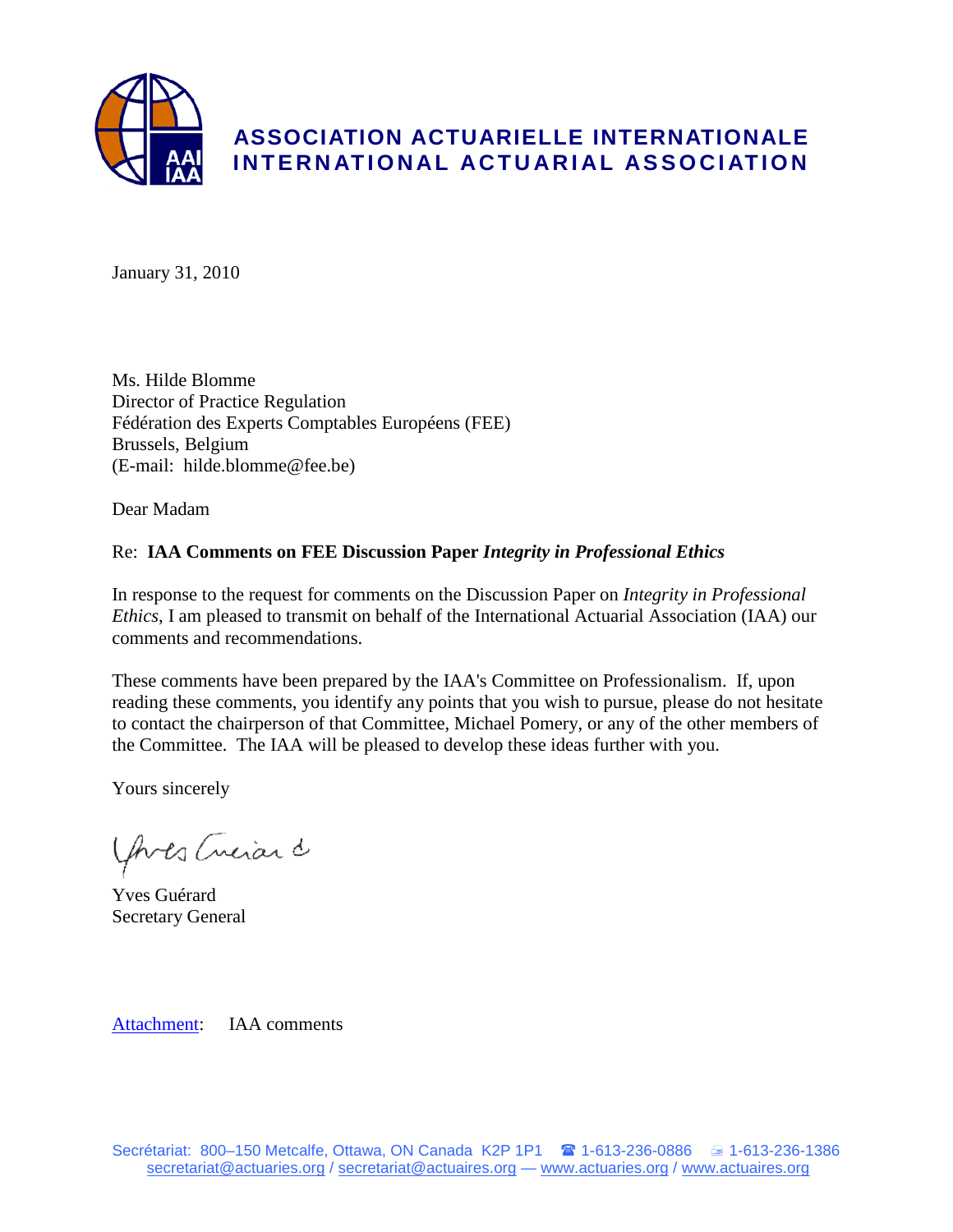## <span id="page-1-0"></span>**A Commentary on the DISCUSSION PAPER ON INTEGRITY IN PROFESSIONAL ETHICS Released by the Fédération des Experts Comptables Européens: September 2009**

## **International Actuarial Association**

The International Actuarial Association (the "IAA") represents the international actuarial profession. Our sixty-two Full Member actuarial associations represent more than 95% of all actuaries practicing around the world. The Full Member associations of the IAA are listed in an Appendix to this statement. The IAA promotes high standards of actuarial professionalism across the globe and serves as the voice of the actuarial profession when dealing with other international bodies on matters falling within or likely to have an impact on the areas of expertise of actuaries. The IAA appreciates the opportunity to provide comments on this FEE discussion paper.

## **IAA Due Process**

These comments have been prepared by the IAA's Committee on Professionalism, the members of which are listed in an Appendix to this statement. It has also been subject to the due process required for it to constitute a formal view of the IAA, and will be posted to the IAA's official web site.

## **IAA Comments**

On behalf of the International Actuarial Association we commend FEE for preparation and dissemination of this most timely paper.

The paper very much agrees with our position that integrity is a core principle of professional behaviour. Any profession needs to respect the public interest and the only manner in which this can be accomplished is with integrity as a fundamental value underlying all professional activity. Although your paper clearly mentions that public interest is a concern of a profession, our suggestion would be that this is emphasised as the principal reason why professional activity should be underpinned by ethics and integrity.

In Question 6, your paper asks whether readers agree that integrity is actually the core principle and should be highlighted as such, compared with the other fundamental principles referred to in paragraph 2.3. We agree that the common definition of integrity may include those other, very important principles (objectivity, professional competence and due care, confidentiality, and professional behaviour). However, the limited definition provided on page 3 does not. For example, one can be "straightforward and honest" but incompetent to perform a given piece of work. Thus, we would respond by saying that our reply depends on the definition of integrity being used. We note, for example, that the characteristics listed in paragraph 5.2 do not include the other principles, and thus by the definition provided "integrity" does not include those principles.

Emphasis on ethics and integrity is always important, but in today's world it is needed more than ever, especially due to the pressures that we are encountering related to the current economic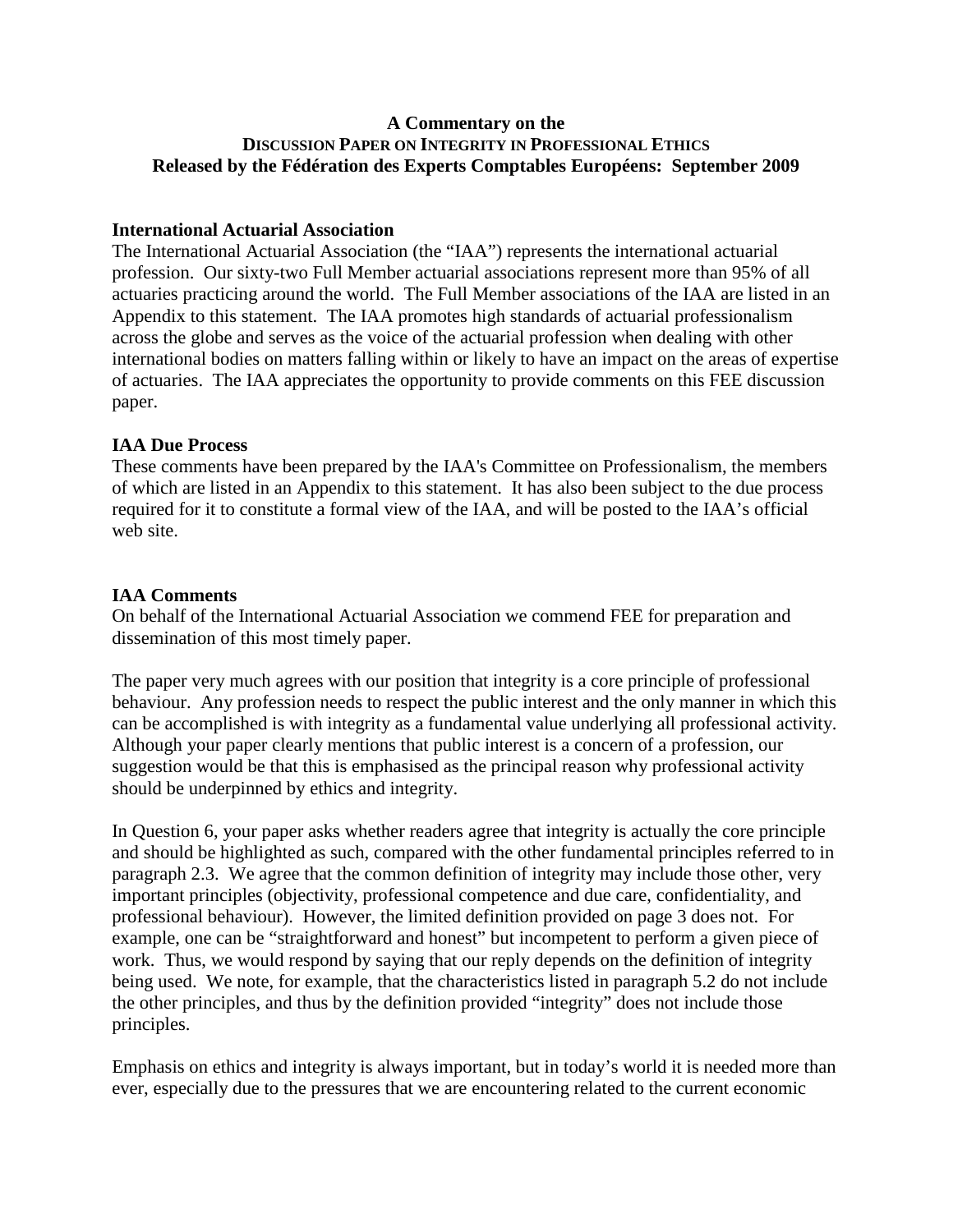crisis. It is important to recognize that many of the problems that challenge the world today were caused by a failure of organizations and individuals to follow the principles of ethics and integrity that we believe professionals must follow. This crisis will therefore only be resolved if all our future actions and behaviour are conducted within a framework of strong ethical principles, with integrity at the core.

A professional should only perform an assignment if appropriate information is available, he or she is competent to undertake the work, and if the assignment can be carried out within the bounds of ethics and integrity. The professional involved must be able to reject assignments that he or she is not prepared to perform, for example where the results of the work may be used to mislead, or where the final outcome would be against the public interest. The professional should not be limited to rejecting the work to be performed but he or she should also be required to evaluate whether it is appropriate to exercise a whistle blowing function, be it to the appropriate authorities or the corresponding professional body.

The paper has a number of references to the application of a disciplinary process if unethical behaviour, or behaviour lacking integrity, is recognized. It should be emphasised that a course of action lacking ethics or integrity may often be unprofessional conduct, which must be subject to such disciplinary actions that the individual's professional body deems necessary.

We fully subscribe to the view that the leadership of firms which employ professionals have a responsibility to foster a culture of ethics and integrity. In addition, full support must be granted by those firms to their professionals who refuse to compromise their integrity.

Within a professional body, the existence of a strong code of conduct and the effectiveness and transparency of the professional disciplinary process are key elements in establishing and preserving a culture of integrity. For your information, a copy of the requirements which the International Actuarial Association sets its member associations regarding codes of conduct and disciplinary schemes is provided in Appendix A.

The times in which we live require that continuous additional efforts be made to stress the importance of ethics and integrity. Your discussion paper is an excellent aid toward this aim. We thank you again for the opportunity to comment on it.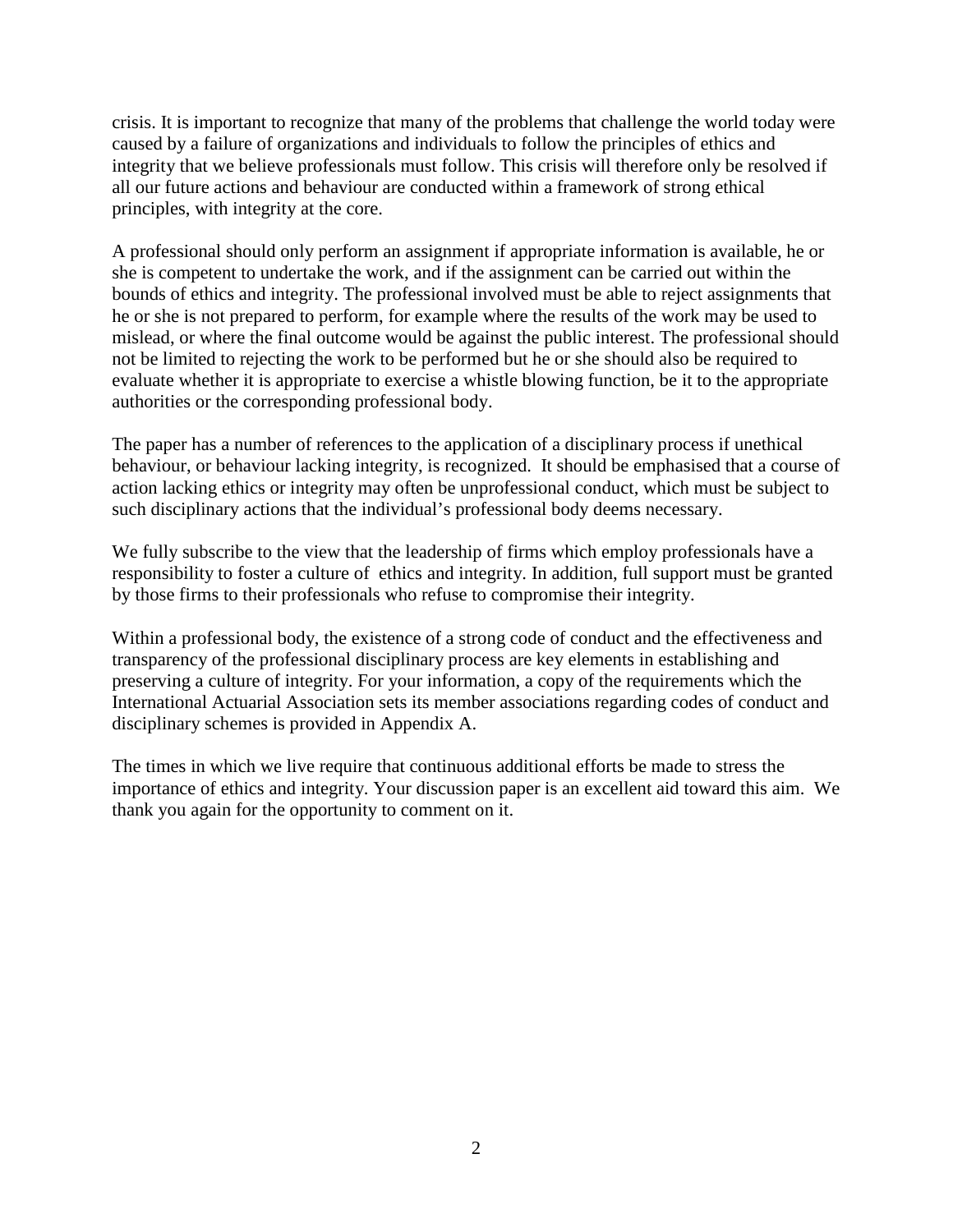#### *Appendix A*

### **Excerpt from the IAA Internal Regulations**

#### Section 2. Full Membership

**….**

- **2.1.4** The association must have a Code of Professional Conduct in place. A copy of the association's current Code of Professional Conduct must be made available to the members of the association. Its provisions need not use identical language but should be consistent with the principles described in the provisions of this section 2.1.4  $a - k$ , except that an association's code need not include provisions whose description contains optional language, such as "An Association may" or "for example". An association may provide additional guidance in its Code of Conduct provided that the additional guidance does not reduce any of the obligations set forth below.
	- a. An actuary shall perform professional services with integrity, skill and care. An actuary shall fulfil the actuary's professional responsibility to any client or employer. An Association may provide more specific guidance if it wishes to do so (for example, an Association may indicate that an actuary could consider advising a client or employer where a proposed course of action would, in the opinion of the actuary, be contrary to the public interest).
	- b. An Actuary shall act in a manner to fulfil the profession's responsibility to the public. An actuary shall act in a manner to uphold the reputation of the actuarial profession. An actuary shall not engage in any advertising or business solicitation with respect to actuarial services that the actuary knows or should know is false or misleading.
	- c. An actuary shall co-operate with others serving the actuary's client or employer. An actuary shall not disclose to another party (unless authorised by the client or required by the discipline process of the member's association, but subject to legal requirements) confidential information (that is, client information that is not in the public domain and of which the actuary becomes aware as a result of providing actuarial services).
	- d. An actuary shall perform professional services only if the actuary is competent and appropriately experienced to do so. An Association may permit actuaries to operate otherwise in defined and specific circumstances (for example, where an actuary is working with another actuary who is fully competent and appropriately experienced, or where the client would be disadvantaged if available advice was denied).
	- e. An actuary is responsible for ensuring that the actuary's work conforms to applicable practice standards in the actuary's work. An actuary must take into account any relevant practice-related guidance issued or endorsed by the actuary's Association that is binding on the actuary, and may take into account any non-binding practicerelated information that is so issued or endorsed. An actuary must know the current requirements of the applicable Code(s) of Conduct.

© International Actuarial Association / Association Actuarielle Internationale Internal Regulations Approved 15 November 2009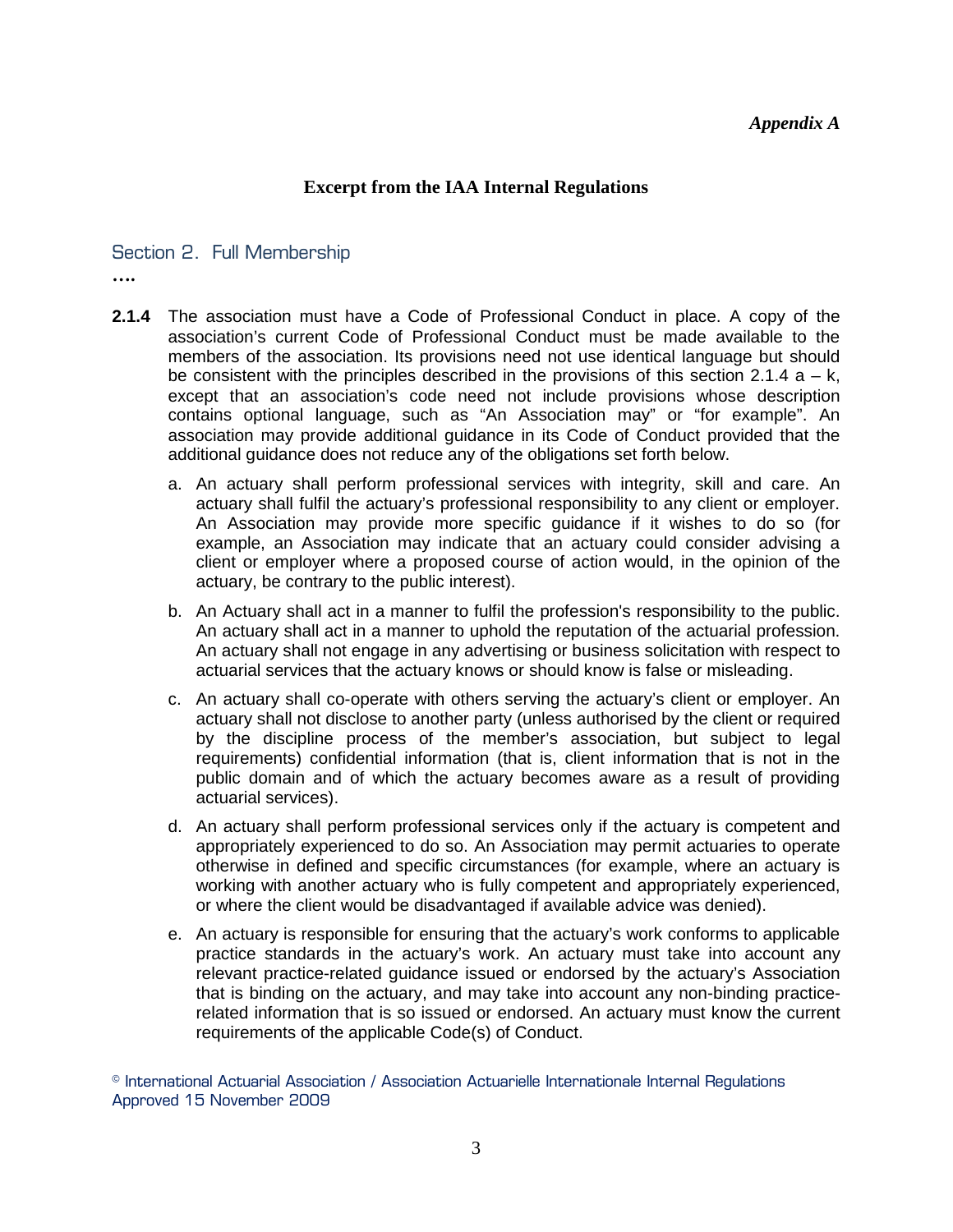- f. An actuary shall, in communicating professional findings, show clearly that the actuary takes responsibility for them. An actuary shall indicate the extent to which the actuary or other sources are available to provide the client or employer with supplementary information and explanation about scope, methods and data.
- g. An actuary shall, in communicating professional findings, identify the client for whom these findings are made and in what capacity the actuary serves.
- h. An actuary shall not perform professional services involving the actuary in an actual or potential conflict of interest, unless the actuary's ability to act fairly is unimpaired and there has been full disclosure to all principals of the actual or potential conflict. An Association may also require that an actuary may not perform professional services under these circumstances unless all principals have expressly agreed that the actuary may do so.
- i. When an actuary is asked to take on professional services previously provided by another actuary, the actuary shall consider whether it is appropriate to consult with the previous provider of the professional service to ensure that there are no professional reasons to decline taking on this new responsibility.
- j. An actuary shall disclose to the actuary's client sources of material compensation or income from any other source that are related to any service on behalf of a client as soon as such a source is identified.
- k. An actuary shall be subject to the disciplinary procedures prescribed in the rules of the actuary's Association, and, subject to the right of appeal within those rules, shall accept any judgement passed, or the decision of any appeal procedure.
- **2.1.5** The association must have a formal discipline process in place including the following:
	- a. There is a complaint process accessible to both anyone affected by a member's work and the member's professional peers.
	- b. There is due process of defense available to the member complained against, and the member's rights are fully respected.
	- c. There is an objective formal appeal process independent of the body that has ruled at the prior level.
	- d. There are available sanctions appropriate to the level of the offences committed, including termination of membership in the association.
	- e. The process shall enable the association to give appropriate publicity to results of the complaint process where any penalty is imposed, including the right to provide information to other actuarial associations. Any publicity shall be consistent with the discipline process.

<sup>©</sup> International Actuarial Association / Association Actuarielle Internationale Internal Regulations Approved 15 November 2009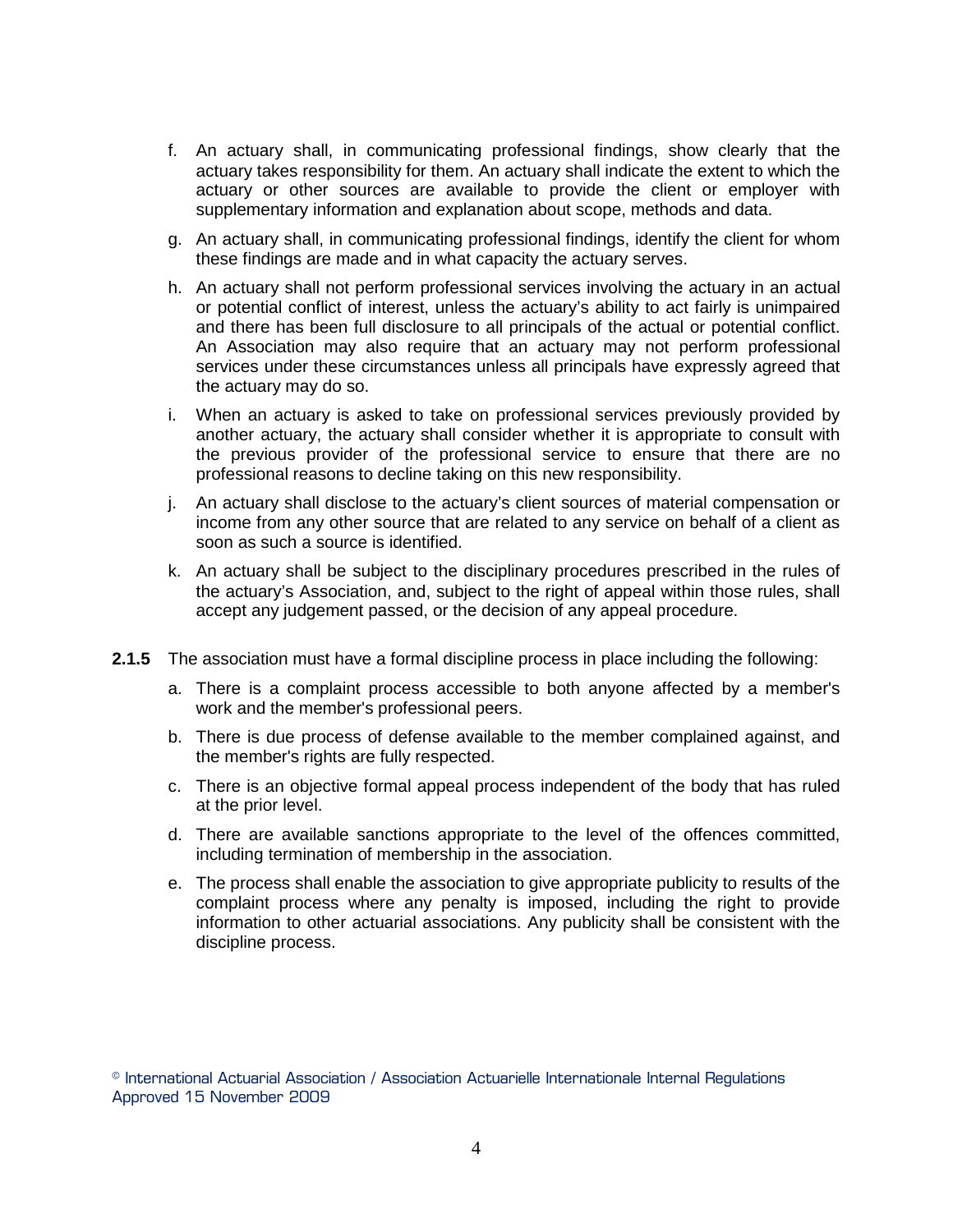#### **Members of the IAA Committee on Professionalism**

Michael Alan Pomery **Chairperson** Amy S Bouska Vice-Chairperson Frederick Rowley Vice-Chairperson Peter John Akers Institute of Actuaries of India Gintaras Bakštys Lietuvos aktuariju draugija Avi Bar-Or Israel Association of Actuaries Andris Barlots Latvijas Aktuaru Asociacija Luciana Bastos Instituto Brasileiro de Atuária (IBA) Timothy John Beardsall Singapore Actuarial Society Thomas Behar Institut des Actuaires Petr Bohumský Ceská Spolecnost Aktuárù Andrew John Michael Chamberlain **Institute of Actuaries** Institute of Actuaries Morris W. Chambers Canadian Institute of Actuaries Sergio Desantis **Istituto Italiano degli Attuari** Peter Raymond Doyle **Actuarial Society of South Africa** Nikolay Gorbachev Russian Guild of Actuaries Alf Guldberg Svenska Aktuarieföreningen Morten Harbitz Den Norske Aktuarforening Norbert Heinen aus der Einen der Einen anderen Beutsche Aktuarvereinigung Deutsche Aktuarvereinigung Curtis E. Huntington **American Society of Pension Professionals & Actuaries,** New Zealand Society of Actuaries Jelica Klucovska Spolocnost Aktuarov Dragutin Kocovic Udruüenje Aktuara Srbije Tarmo Koll Eesti Aktuaaride Liit Armand Kplé Institut des Actuaires de Côte d'Ivoire Gordana Letica Hrvatsko Aktuarsko Drustvo Jose Luis Lobera Colegio Nacional de Actuarios A.C. Yvonne Anne Lynch Society of Actuaries in Ireland Hillevi Mannonen Suomen Aktuaariyhdistys David Bernard Martin Faculty of Actuaries Godfrey Perrott **American Academy of Actuaries**, Society of Actuaries Gottfried Rey **Association** Suisse des Actuaires Roland W.C. van den Brink Het Actuarieel Genootschap Lucia Chona Ventura **Actuarial Society of the Philippines** Actuarial Society of the Philippines Lance J Weiss Conference of Consulting Actuaries Masaaki Yoshimura Institute of Actuaries of Japan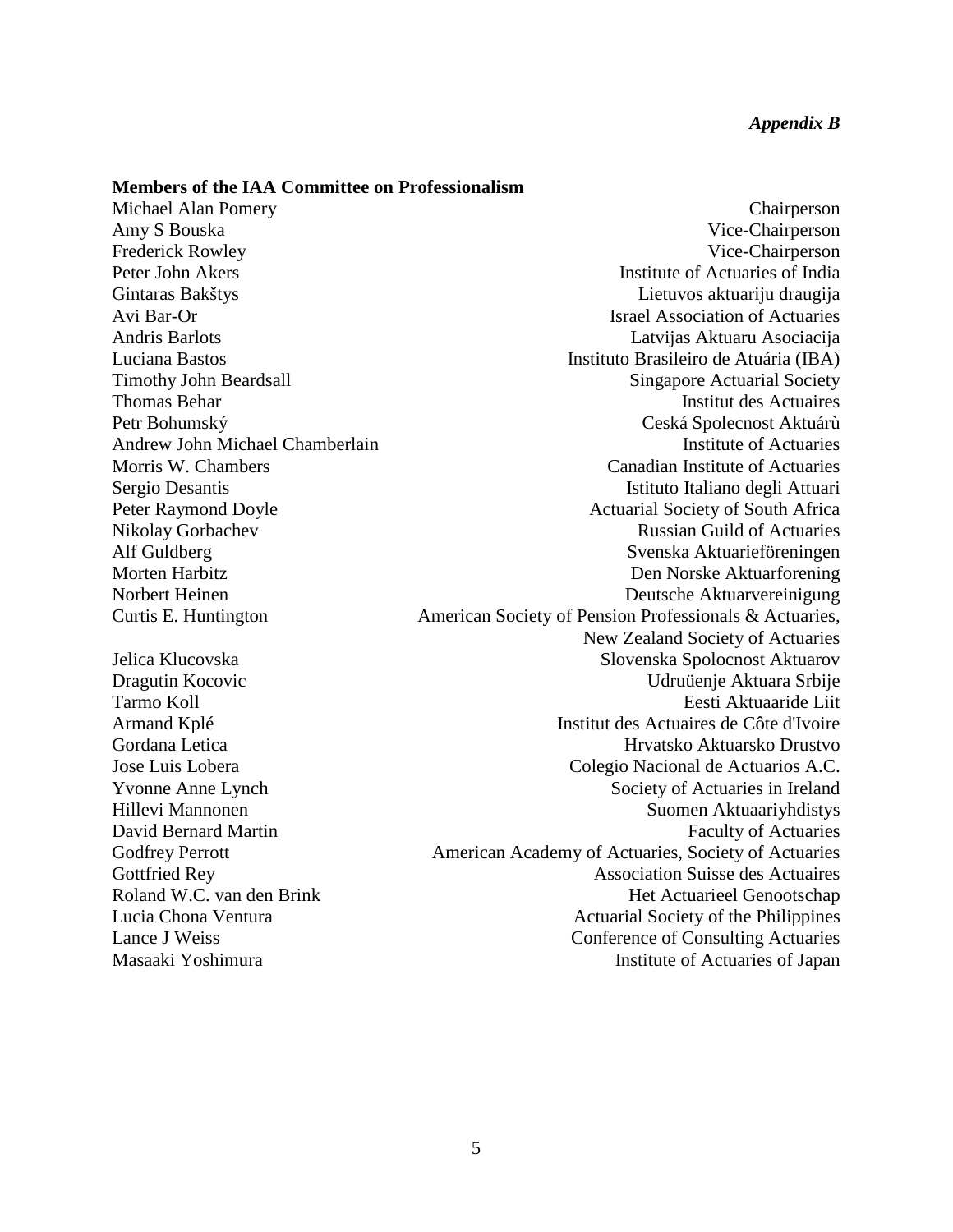## **Full Member Associations of the IAA**

Caribbean Actuarial Association Consejo Profesional de Ciencias Económicas de la Ciudad Autónoma de Buenos Aires (Argentina) Institute of Actuaries of Australia (Australia) Aktuarvereinigung Österreichs (AVÖ) (Austria) Association Royale des Actuaires Belges (Belgique) Instituto Brasileiro de Atuária (IBA) (Brazil) Bulgarian Actuarial Society (Bulgaria) Canadian Institute of Actuaries/Institut Canadien des Actuaires (Canada) Actuarial Institute of Chinese Taipei (Chinese Taipei) Institut des Actuaires de Côte d'Ivoire (Côte D`Ivoire) Hrvatsko Aktuarsko Drustvo (Croatia) Cyprus Association of Actuaries (Cyprus) Ceská Spolecnost Aktuárù (Czech Republic) Den Danske Aktuarforening (Denmark) Egyptian Society of Actuaries (Egypt) Eesti Aktuaaride Liit (Estonia) Suomen Aktuaariyhdistys (Finland) Institut des Actuaires (France) Deutsche Aktuarvereinigung e.V. (DAV) (Germany) Hellenic Actuarial Society (Greece) Actuarial Society of Hong Kong (Hong Kong) Magyar Aktuárius Társaság (Hungary) Félag Islenskra Tryggingastærðfræðinga (Iceland) Institute of Actuaries of India (India) Persatuan Aktuaris Indonesia (Indonesia) Society of Actuaries in Ireland (Ireland) Israel Association of Actuaries (Israel) Istituto Italiano degli Attuari (Italy) Institute of Actuaries of Japan (Japan) Japanese Society of Certified Pension Actuaries (Japan) Latvijas Aktuaru Asociacija (Latvia) Lebanese Association of Actuaries (Lebanon) Lietuvos Aktuariju Draugija (Lithuania) Persatuan Aktuari Malaysia (Malaysia) Colegio Nacional de Actuarios A. C. (Mexico) Association Marocaine des Actuaires (Morocco) Het Actuarieel Genootschap (Netherlands) New Zealand Society of Actuaries (New Zealand) Den Norske Aktuarforening (Norway) Pakistan Society of Actuaries (Pakistan) Actuarial Society of the Philippines (Philippines) Polskie Stowarzyszenie Aktuariuszy (Poland)